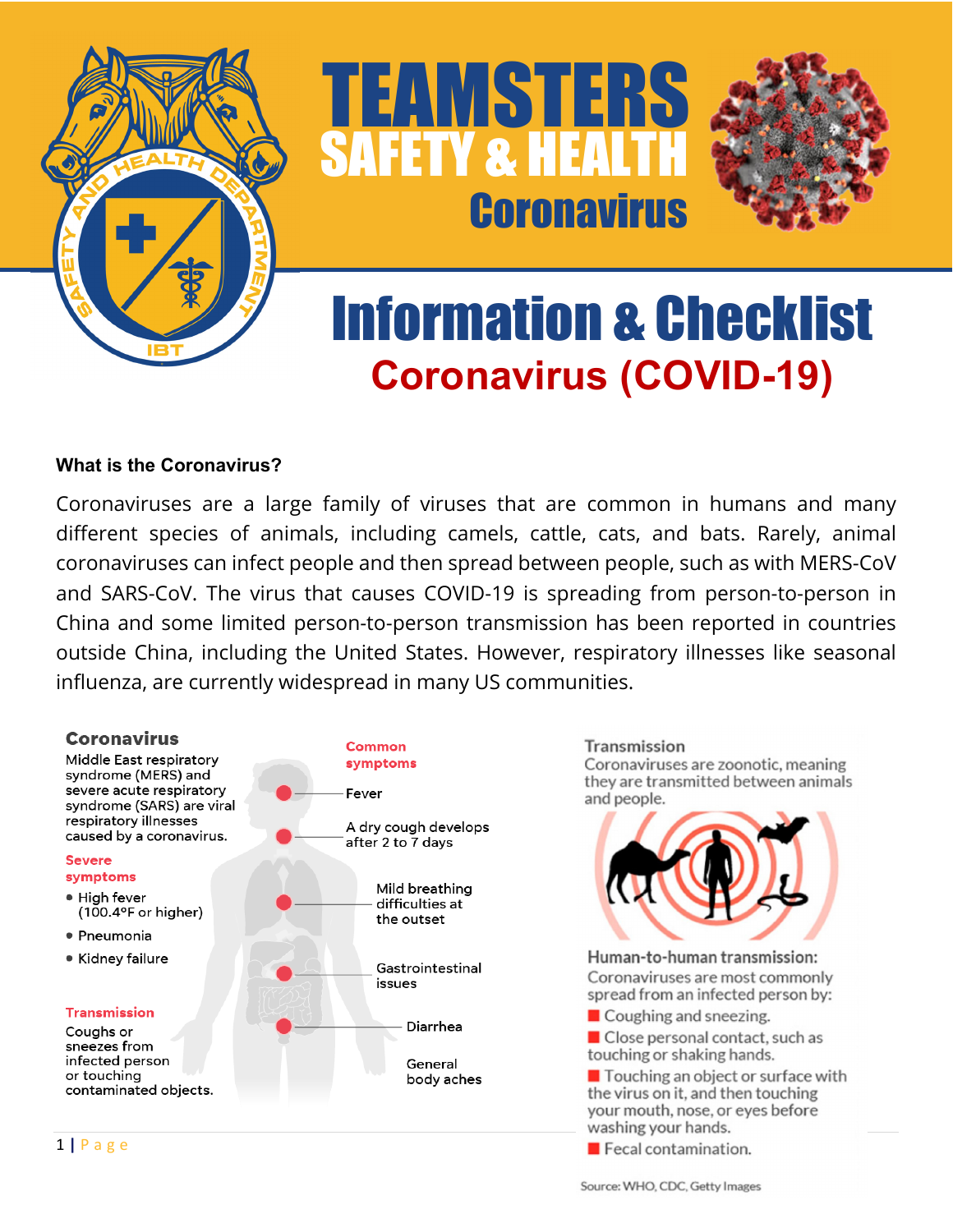



## **Please review this checklist to help take steps to plan and protect the health and safety of your staff and colleagues**

# **Administration & Logistics**

#### **Yes/No**

- □ □ Identify a pandemic coordinator and/or team with defined roles and responsibilities for preparedness and response planning.
- $\Box$   $\Box$  Stay informed about the COVID-19 situation and school closures.
- $\Box$   $\Box$  Put your plans, policies, and strategies into action, as needed.
- $\Box$   $\Box$  Update staff, customers, and suppliers with information about how your business is responding to the pandemic.
- $\Box$   $\Box$  Establish a process to communicate information to employees on your infectious disease outbreak response plans and latest COVID-19 information. Anticipate employee fear, anxiety, rumors, and misinformation, and plan communications accordingly.
- ☐ ☐ Are there COVID-19-prevention supplies in your workplace(soap, hand sanitizer with at least 60% alcohol, tissues, trash baskets, and disposable facemasks)?
- $\Box$   $\Box$  Are their flexible pandemic COVID-19 attendance and sick-leave policies? Workers may need to stay home when they are sick, caring for a sick household member, or caring for their children in the event of school dismissals. **Identify critical job functions and positions**, and plan for alternative coverage by cross-training staff (similar to planning for holiday staffing).
- $\Box$   $\Box$  Is there a method for monitoring and tracking COVID-19-related worker absences? Understand your usual absenteeism patterns at each worksite.
- $\Box$   $\Box$  Evaluate employee access to and availability of healthcare services during a pandemic, and improve services as needed.
- $\Box$   $\Box$  Can you identify space that can be used to separate sick people (if possible)? Designate a space for people who may become sick and cannot leave the workplace immediately. If possible, designate a nearby **separate bathroom just for sick people**. Develop a plan for cleaning the room daily.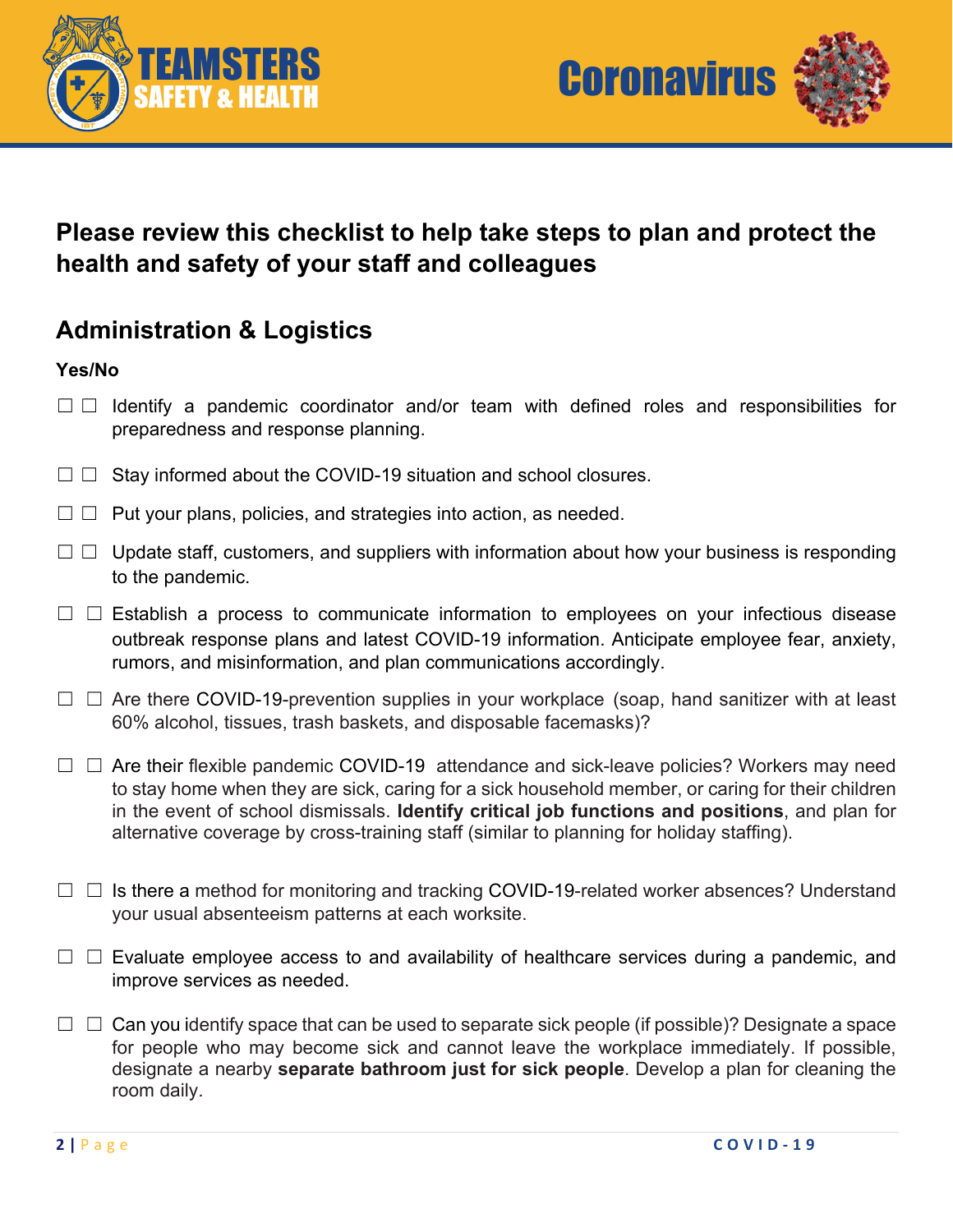



#### **Yes/No**

- $\Box$   $\Box$  Have you developed a risk-assessment and risk-management process for your workplace? Work closely with local public health officials to develop a contingency plan if assessing and managing risks among workers and those who come to your workplace is needed (for example, conducting health screenings for COVID-19-like symptoms). *Note: Your Human Resources Manager may want to review the current Employee Assistance Program (EAP) to ensure workers will have access to needed emotional and mental health services during and after a pandemic.*
- □ □ Plan ways to continue essential services if on-site operations are reduced temporarily. Provide Web-and mobile-based communication and services, if possible. Increase the use of email, conference calls, video conferencing, and web-based seminars.
- $\Box$   $\Box$  Identify essential business functions, essential jobs or roles, and critical elements within your supply chains (e.g., raw materials, suppliers, subcontractor services/products, and logistics) required to maintain business operations. Plan for how your business will operate if there is increasing absenteeism or these supply chains are interrupted.
- $\Box$   $\Box$  Develop platforms (e.g. hotlines, dedicated websites) for communicating pandemic status and actions to employees, vendors, suppliers, and customers inside and outside the worksite in a consistent and timely way, including redundancies in the emergency contact system.

## **Worker Protections in the Workplace**

#### **Yes/No**

- ☐ ☐ Do any employees who have symptoms of **acute respiratory illness recommended** to **stay home and not come to work until they are free of fever (100.4° F [37.8° C] or greater using an oral thermometer**), signs of a fever, and any other symptoms for at **least 24 hours**, without the use of fever-reducing or other symptom-altering medicines (e.g. cough suppressants)? Employees should notify their supervisor and stay home if they are sick.
- ☐ ☐ Consistently practice social distancing. Plan ways to increase space between people to **at least 3 feet or limit face-to-face contact between** workers and those who come to the workplace. Several ways to do this include offering workers the option to **telework, creating reduced or staggered work schedules, spacing workers farther apart, and postponing non-essential meetings and travel**.
- ☐ ☐ Place reminders on **Cover coughs and sneezes with a tissue** (or an elbow or shoulder if no tissue is available).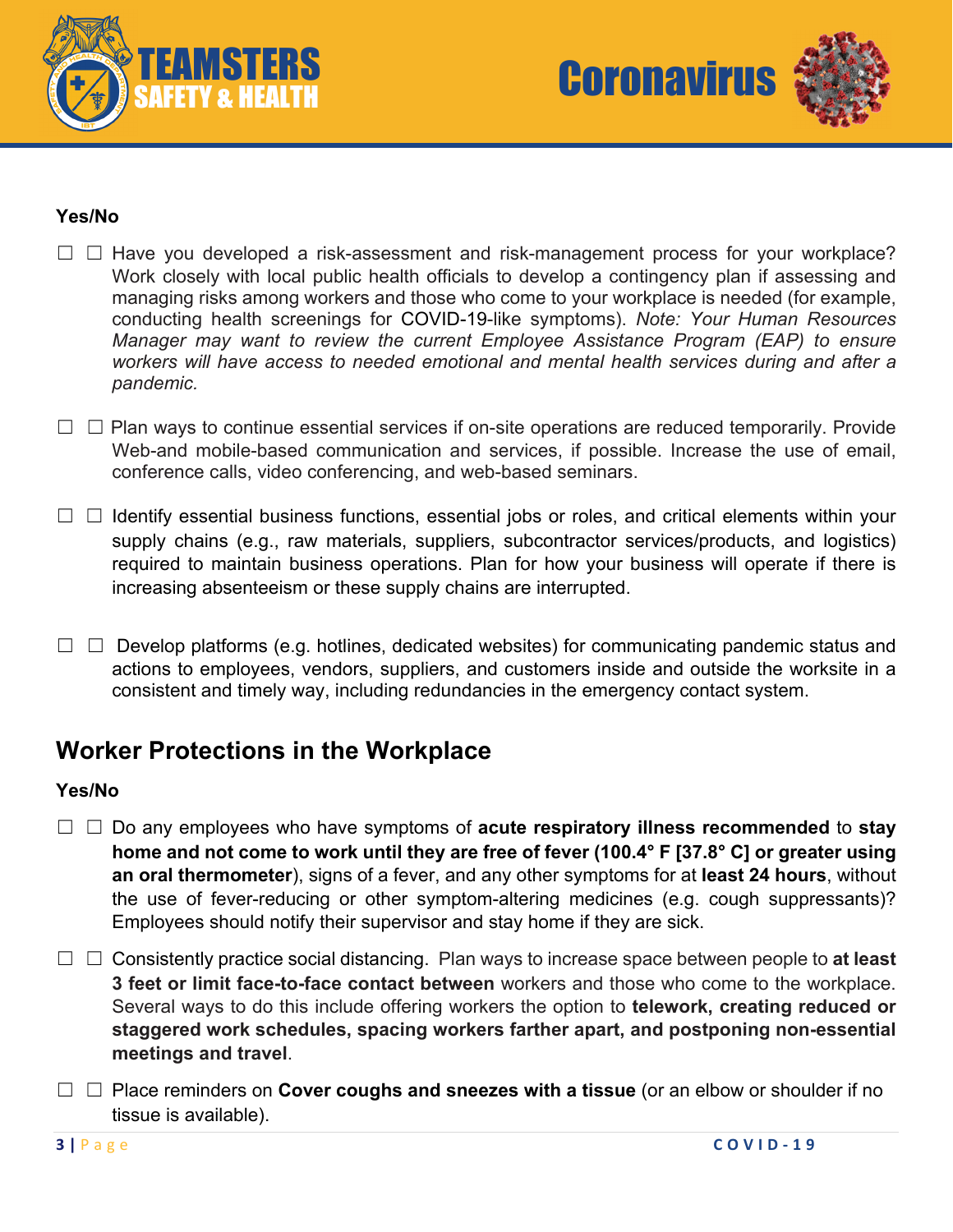



#### **Yes/No**

- ☐ ☐ Place reminders on **Maintain hand hygiene**
- ☐ ☐ Place reminders on **Avoid touching your eyes, nose, and mouth**
- $\Box$   $\Box$  Clean surfaces frequently

Routinely clean all frequently touched surfaces in the workplace, such as workstations, countertops, and doorknobs. Use the cleaning agents that are usually used in these areas and follow the directions on the label.

Provide disposable wipes so that commonly used surfaces (for example, doorknobs, keyboards, remote controls, desks) can be wiped down by employees before each use.

#### **Additional Measures in Response to Currently Occurring Sporadic Importations of the COVID-19:**

□ □ Employees who are well but who have a sick family member at home with COVID-19 should notify their supervisor and refer to CDC guidance for how to conduct a risk assessment of their potential exposure.

#### **Yes/No**

 $\Box$   $\Box$  If an employee is confirmed to have COVID-19, employers should inform fellow employees of their possible exposure to COVID-19 in the workplace but maintain confidentiality as required by the Americans with Disabilities Act (ADA). Employees exposed to a co-worker with confirmed COVID-19 should refer to CDC guidance for how to conduct a risk assessment of their potential exposure.

### **Travel Steps**

#### **Yes/No**

- ☐ ☐ Review your process for **planning workplace events.** Identify actions to take if you need to temporarily postpone or cancel events.
- □ □ Check the CDC's Traveler's Health Notices for the latest guidance and recommendations for each country to which you will travel. Specific travel information for travelers going to and returning from China, and information for aircrew, can be found at on the CDC website.